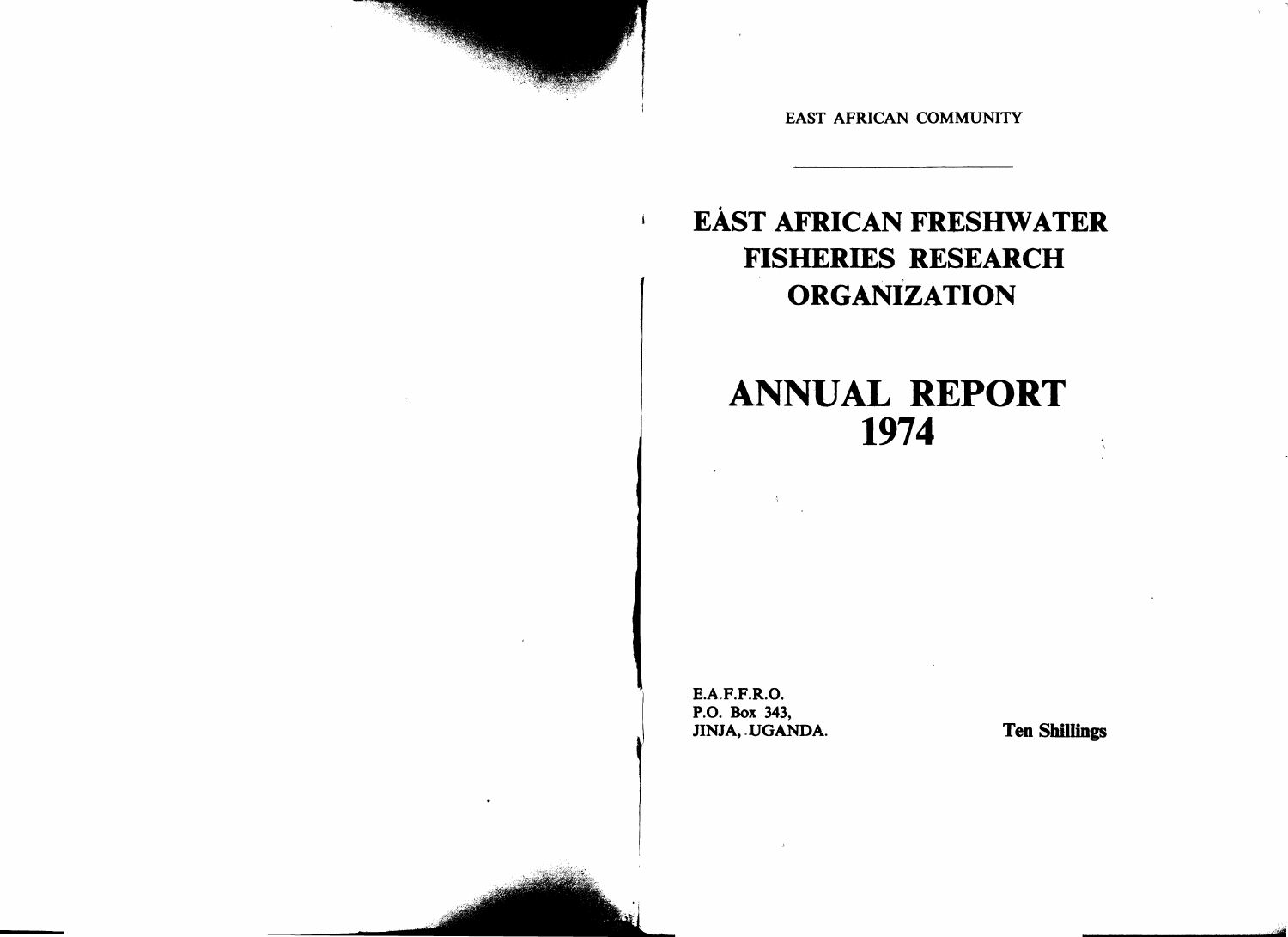### EXAMINATION OF LENGTH FREQUENCY DISTRIBUTIONS TO EVALUATE OVERFISHING

## By GERALD G. MARTEN

I originally intended to adapt the single gear approach of BEVERTON and HOLT (1957) to the multiple gear fishery of Lake Victoria. This approach has the limitation of being highly demanding of information, in that it requires growth and natural mortality parameters for each kind of fish. The method of SSENTONGO and LARKIN (1973) for estimating the ratio of the total mortality coefficient  $(Z)$  to the van Bertelanffy growth coefficient  $(K)$  using length frequency data has been a major step toward using this approach where data are at a minimum, but it is still necessary to get additional information to estimate the absolute levels of the growth coefficient (K) and the natural mortality coefficient (M).

Although the EAFFRO fish tagging programme may eventually provide estimates of K suitable for the Beverton-Holt method, such estimates cannot be expected immediately. I was therefore motivated to find an approach that does not require explicit information on growth or natural mortality. The approach I selected requires only information on average lengths.

It will be assumed that length growth is linear to the maximum length  $(L\infty)$ , reached at an age (t) of unity and that the length-weight relationship is cubic.

| $L(t) = L\infty t$ when $0 \le t \le 1$    |  |     |
|--------------------------------------------|--|-----|
| $L(t) = L\infty$ when $t > 1$              |  |     |
|                                            |  | (1) |
| $W(t) = W \infty t^3$ when $0 \le t \le 1$ |  |     |
| $W(t) = W\infty$ when $t > 1$              |  |     |

This assumption has the advantage of leading to a simple solution, and growth studies by RINNE (1975) have indicated it to hold approximately for Lake Victoria fish. However, the simple growth function is not a necessary feature of my approach, which could be applied to other growth functions, such as the van Bertelanffy equation, requiring however numerical. evaluation of the integrals presented below.

If there is a constant mortality rate  $(Z)$ , which is the sum of fishing mortality  $(F)$  and natural mortality  $(M)$ , the probability density function of age is

$$
p(t) = Z_e^{-2t} \tag{2}
$$

The weight yield is that fraction of recruitment  $(R)$  which dies due to fishing multiplied by the average weight  $(\overline{W})$ .

$$
Y = \frac{F}{Z} R \overline{W}
$$
 (3)

ar show

The average or expected value of weight is

$$
\overline{W} = \int_{0}^{\infty} W(t) p(t) dt
$$
 (4)

Substituting (1) and (2) in (4),

$$
\overline{W} = \int_0^t W \omega t^3 Z_e^{-2t} dt + \int_t^\infty W \omega Z_e^{-2t} dt \qquad (5)
$$

The first term applies to fish which are growing and the second'term to fish which are full grown. Integrating (5),

$$
\overline{W} = W \infty \left[ \frac{6}{Z^3} - \left( \frac{3}{Z} + \frac{6}{Z^2} + \frac{6}{Z^3} \right) e^{-Z} \right]
$$
 (6)

Substituting (6) in (4)

$$
Y = FRW \otimes \left[ \frac{6}{(M+F)^4} - \left( \frac{3}{(M+F)^2} + \frac{6}{(M+F)^3} + \frac{6}{(M+F)^4} \right) e^{-(M+F)} \right] (7)
$$

Note that although  $W\infty$  and R must be known to calculate yield they need not be known to identify the fishing intensity at which yield is greatest.

Fig. 1 shows how yield depends upon fishing intensity in equation (7) when natural mortality is unity. The maximum possible yield, which is  $12\%$  of the yield which would be possible if all fish could grow to full size with no mortality before cropping, occurs at a fishing intensity of 0.83. The yield is severely reduced once fishing intensity is more than three times the optimum.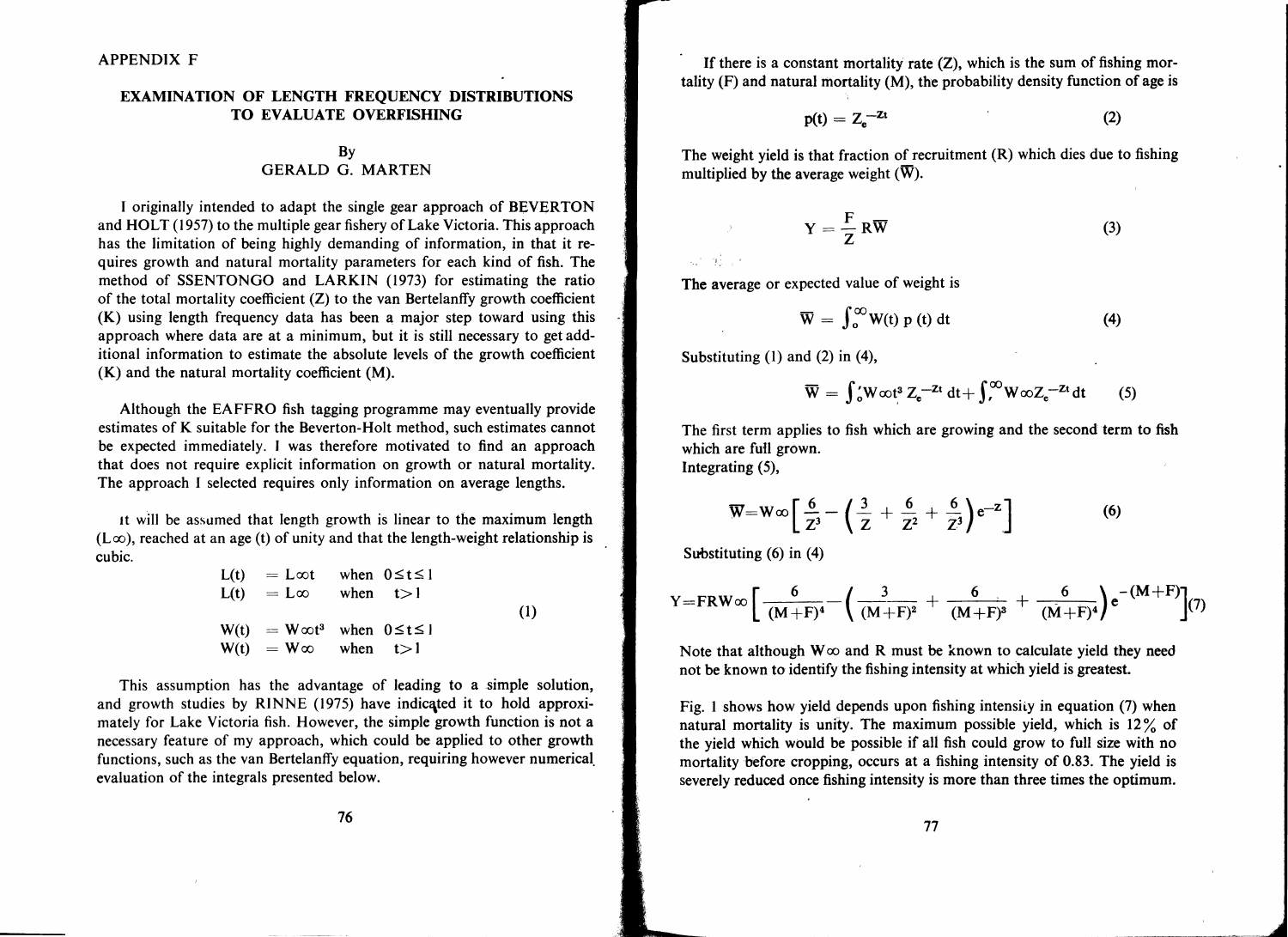In order to use equation (7) in practice, it is necessary to estimate M and to translate fishing intensity from practical terms (such as number of boats in the fishery) into F. This can be done from data on average lengths.

The average or expected value of length is

$$
\overline{L} = \int_0^\infty L(t) p(t) dt
$$
 (8)

Substituting  $(1)$  and  $(2)$  in  $(8)$ ,

$$
\mathbf{L} = \int_{0}^{1} L\omega + |Z_{e}^{-Zt} dt + \int_{0}^{\infty} L\omega Z_{e}^{-Zt} dt
$$
 (9)

Again, the first term applies to growing fish and the second term to fish already grown.

Integrating  $(9)$  and solving for Z,

$$
\hat{\Sigma} = \frac{L}{\overline{L}} \otimes (1 - e^{-\hat{Z}})
$$
 (10)

Although equation (10) does not have an explicit solution it can be solved easily by interation, using  $L\infty/\sqrt{L}$  as an initial guess for Z.

Because fish of very small sizes may not be properly represented in real samples, it will often be desireable to use fish above only a certain length  $(L_0)$  to calculte  $L_0$ . In that case

$$
\frac{\lambda^{1} = L\phi - L_{o}(1 - e^{-\lambda_{1}})}{\overline{L} - L_{o}}
$$
\n(11)

and 
$$
\frac{\Delta}{L} = L \infty \frac{\Delta}{L}
$$

Note that  $\hat{Z}$  is not an estimate of mortality per a unit of time such as a year. The time unit is the age at which maximum size is reached, which may not and need not be known.

It is necessary to sample two or more populations experiencing different fishing intensities in order to estimate M. A regression line is fitted with  $\hat{Z}$ . as the dependent variable and  $f_i$ , the known fishing intensity in terms of boats or fishing gear, as the independent variable.